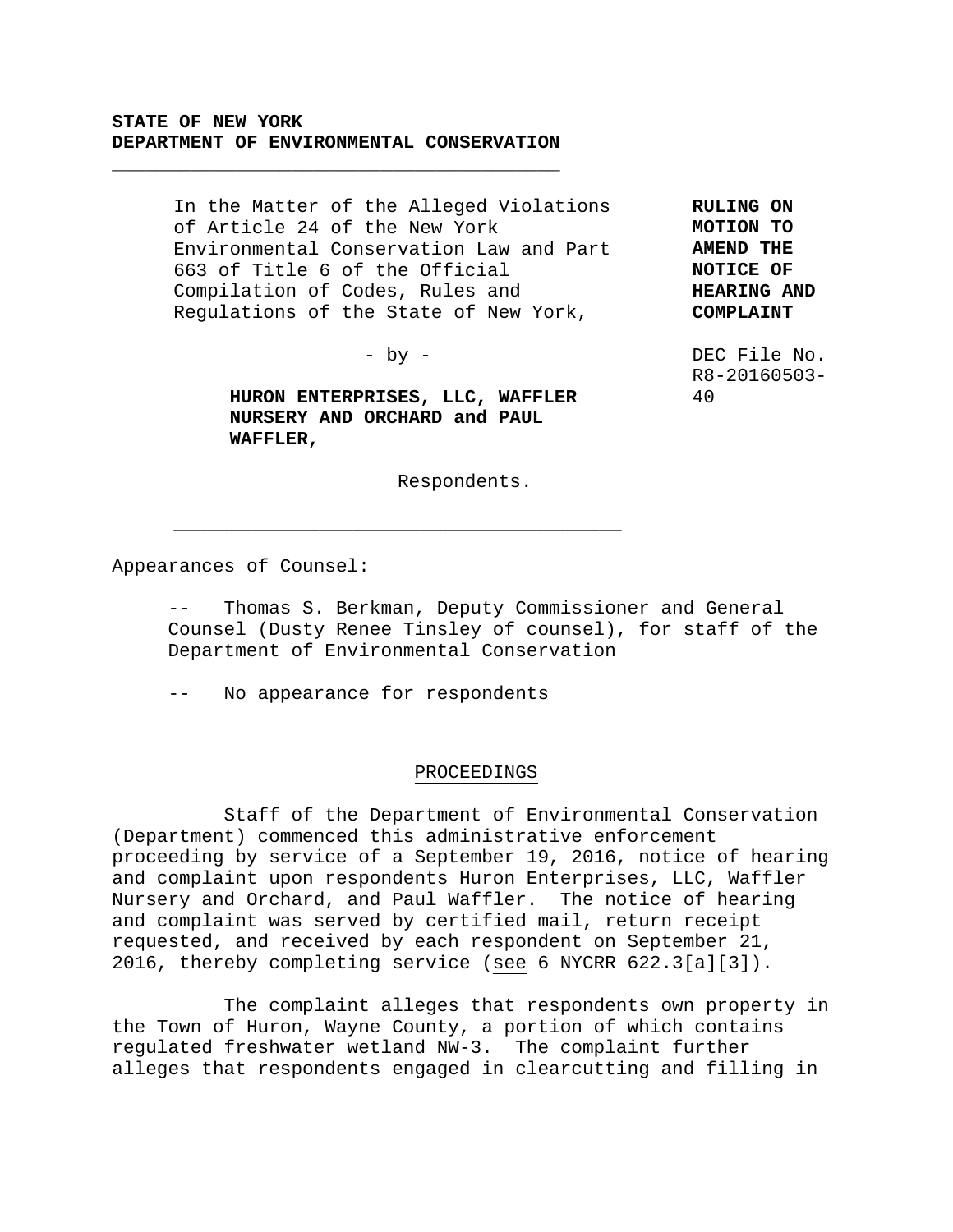the wetland without a permit in violation of ECL 24-0701(1) and 24-0703(1).

Respondents failed to serve an answer to the complaint. However, respondent Paul Wafler (inaccurately spelled Waffler in the complaint), met with Department staff appearing individually and as a representative of Wafler Farms Inc. (inaccurately named as Waffler Nursery and Orchard in the complaint). Respondent Huron Enterprises, LLC has not appeared in this matter.

By motion dated March 9, 2017, Department staff requests permission to amend the notice of hearing and complaint. Staff seeks to (1) remove Waffler Nursery and Orchard and add Wafler Farms, Inc. as a respondent, (2) correct various misspelled names in the caption and complaint, (3) add language to the notice of hearing to conform to regulatory requirements, (4) add to the complaint an allegation that respondents are owners or operators of property located at 10748 Slaght Road in Wolcott, Town of Huron, Wayne County, (5) make technical corrections to the amended complaint, (6) remove the pre-hearing conference from the notice of hearing given the meeting with Mr. Wafler, and (7) make a substitution of Department counsel. Attached to staff's motion is the proposed amended notice of hearing and complaint.

Department staff's motion to amend the complaint was served on all respondents by regular mail on March 27, 2017. No responses to staff's motion have been filed by respondents.

## DISCUSSION

Under the Department's Uniform Enforcement Hearing Procedures (6 NYCRR part 622 [Part 622]), a party may amend its pleading once without permission at any time before the period for responding expires (see 6 NYCRR 622.5[a]). Thereafter, consistent with the CPLR, a party may amend its pleading at any time prior to the final decision of the Commissioner by permission of the Administrative Law Judge ("ALJ") or the Commissioner, and absent prejudice to the ability of any other party to respond (see 6 NYCRR 622.5[b]). Where, as here, no ALJ has been assigned to the case, the motion is made to the Chief ALJ (see 6 NYCRR 622.6[c][1]).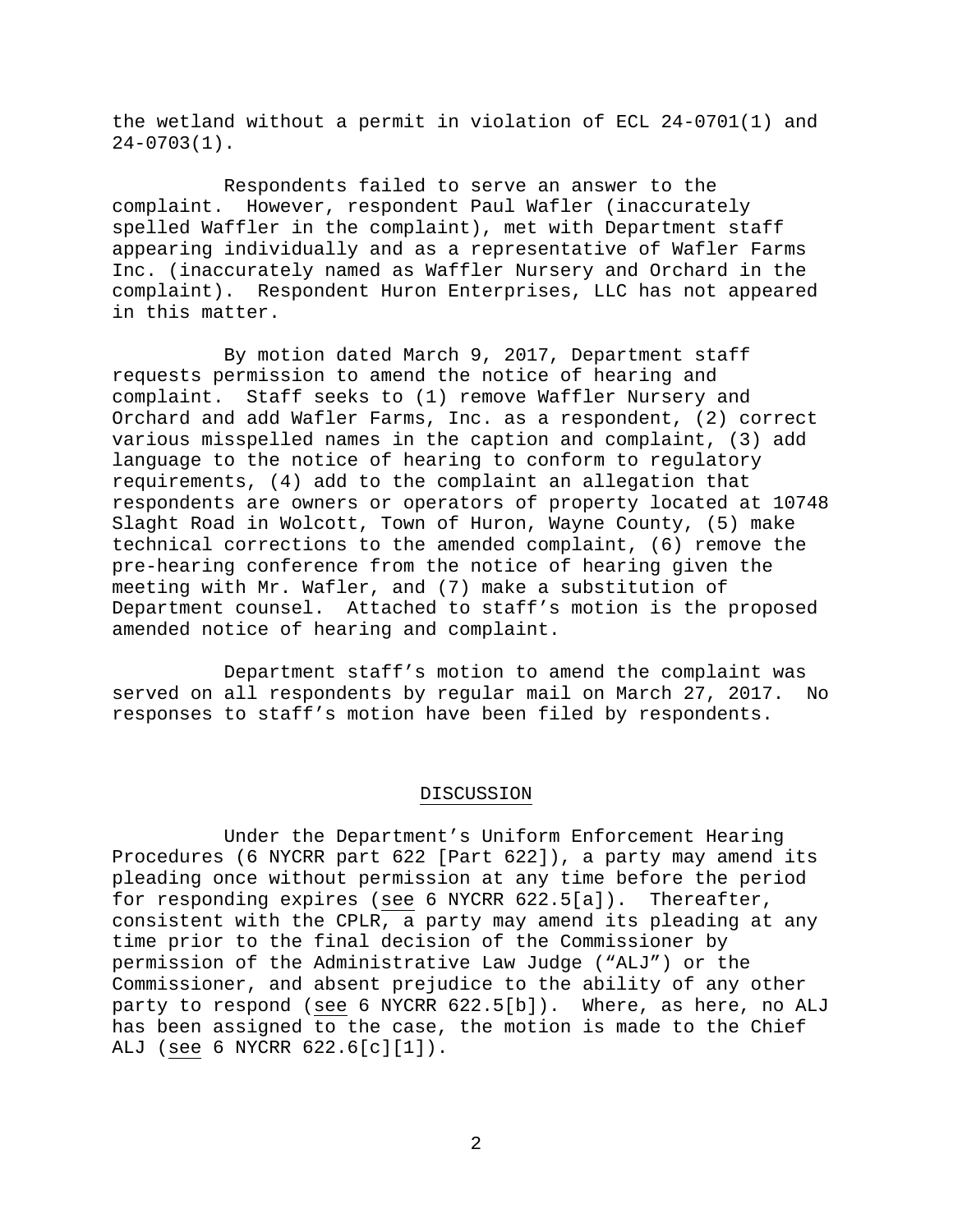Pursuant to the CPLR, a party may amend its pleading at any time by leave of court or by stipulation of all parties (see CPLR 3025[b]). Leave to amend shall be freely given upon such terms as may be just, including the granting of continuances (see id.).

With respect to clerical errors, correction of a pleading does not necessarily require amendment of the pleading, but amendment pursuant to CPLR 3025 is permitted if necessary (see Matter of Grout, Ruling of the Chief ALJ on Motions, Dec. 12, 2014 at 5).

Except where otherwise prescribed by law or order of the court, an answer or reply to an amended pleading is required if an answer or reply is required to the pleading being amended (see CPLR 3025[d]). Service of such an answer or reply shall be made within twenty days after service of the amended pleading to which it responds (see id.). Pursuant to Part 622, a respondent has twenty days after receipt of the amended pleading to serve an answer (see 6 NYCRR 622.4[a]).

On this motion, Department staff asserts that respondents will not be prejudiced if staff's motion is granted. Among other arguments, staff argues that many of the corrections are clerical in nature, and that Mr. Wafler and Wafler Farms, Inc. are on notice of the violations charged. In addition, staff notes that respondents will have an opportunity to answer the amended complaint, conduct discovery, and oppose the complaint at hearing if they so choose.

Respondents filed no submissions opposing Department staff's motion. Thus, no prejudice is argued, nor is any prejudice apparent. Respondents will have the opportunity to answer the amended notice of hearing and complaint and fully participate in adjudicatory proceedings in their defense. Accordingly, Department staff's motion should be granted.

## RULING

Department staff's motion for leave to amend the notice of hearing and complaint in the above captioned proceeding is granted. Department staff shall serve the amended notice of hearing and complaint upon respondents pursuant to 6 NYCRR 622.3(a)(3). Respondents shall have twenty (20) days after receipt of the amended notice of hearing and complaint to